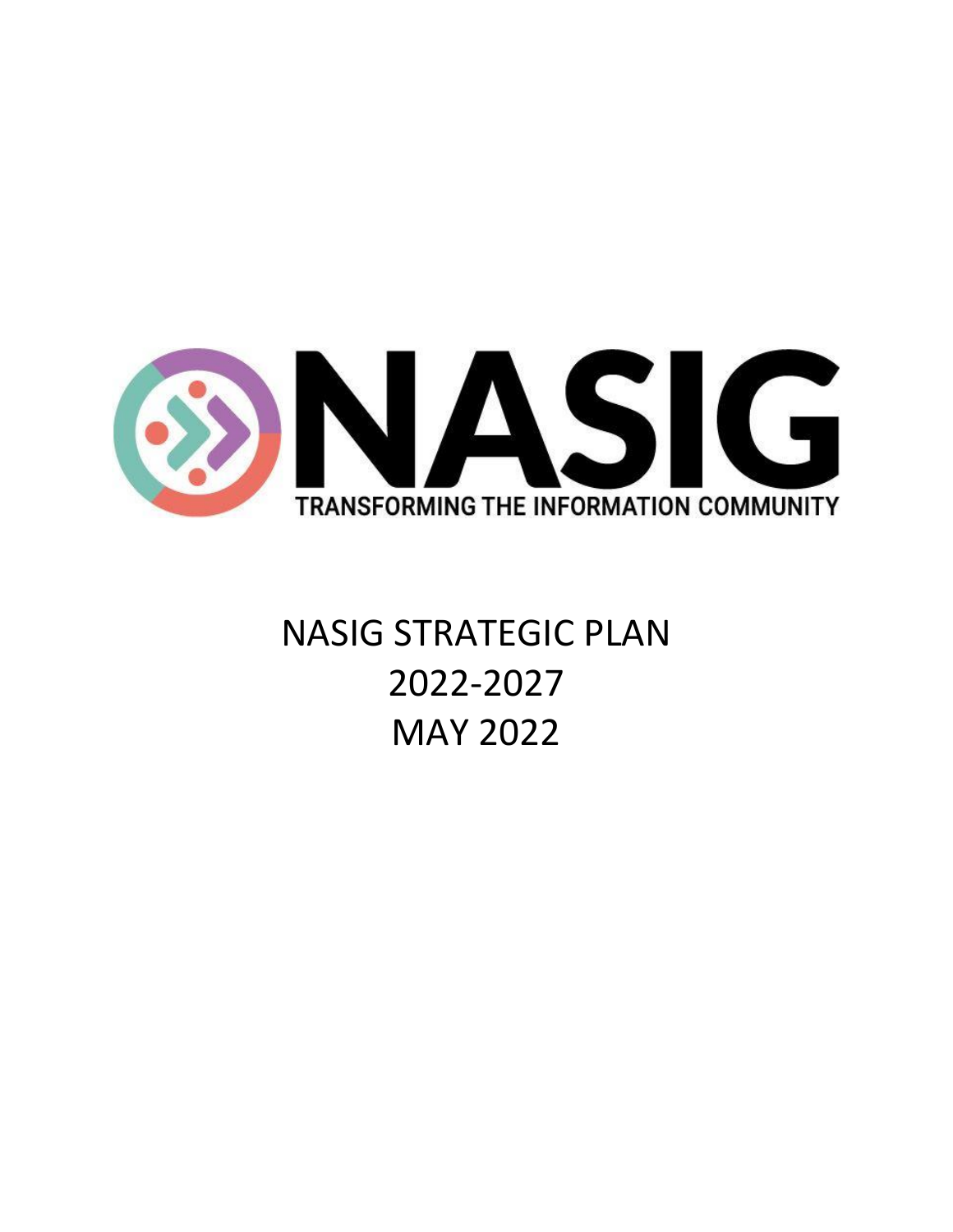# **Table of Contents**

| Strategic Direction #1: Incorporate equitable and inclusive practice throughout the NASIG     |
|-----------------------------------------------------------------------------------------------|
|                                                                                               |
|                                                                                               |
| Strategic Direction #2: Engage membership with effective communication strategies and         |
|                                                                                               |
|                                                                                               |
| <b>Strategic Direction #3: Support New and Ongoing Developments related to the Management</b> |
|                                                                                               |
|                                                                                               |
| Strategic Direction #4: Ensure NASIG is a financially sustainable organization  9             |
|                                                                                               |
|                                                                                               |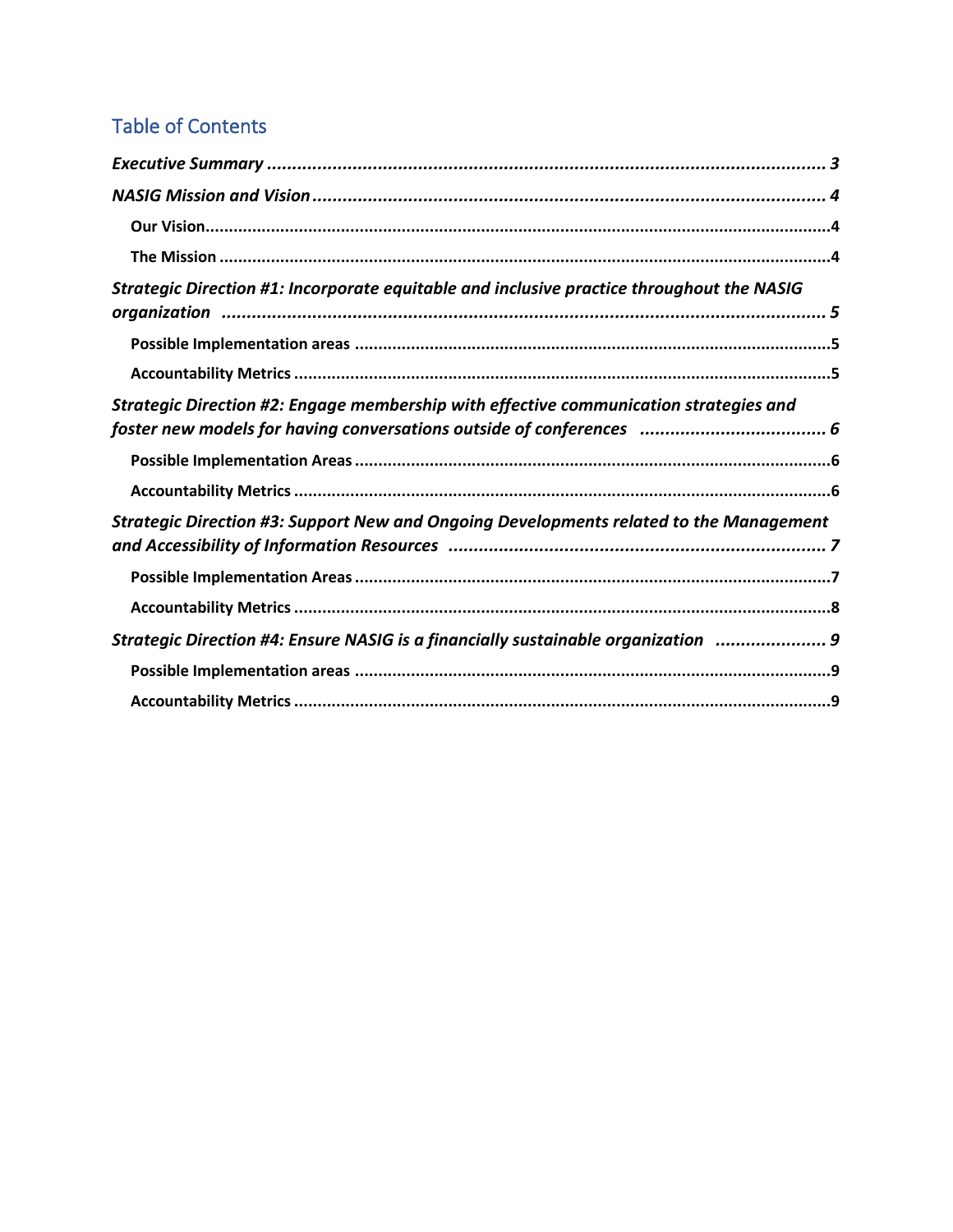### <span id="page-2-0"></span>Executive Summary

As we move forward after a years-long pandemic and period of social and political tumult in the United States, NASIG the organization must continue working towards supporting information professionals internationally. We must make progress in relation to equity and inclusion because it affects every facet of our lives–both professionally and personally–and our work for the next five years should reflect this. Equity does not only affect our experiences in the office but affects scholarly and creative opportunities for marginalized and underrepresented groups across the membership. As with our last strategic plan and establishment of our motto, "transforming the information community" this will continue because transformation should be the constant or else we stagnate as a profession.

These strategic directions the NASIG organization will be undertaking for the next five years are interdependent of each other and are the responsibility of all committees. This is not a prescriptive list of actions needed to be taken over the next five years, rather, suggested ways to measure where we should focus our efforts. Each strategic direction works collectively with each other, for example, open scholarly publishing may keep historically marginalized groups from sharing their scholarship with the profession at large. This is followed by accountability metrics, so that the organization can assess itself and determine whether it is moving in the right direction.

The pandemic opened up communication amongst all of us and we should remember that we are strongest when we communicate with each other from all over the world. We need open communication within and outside of the organization, regardless of system or job description. Collaboration within the information community will equip professionals to develop their skills and work efficiently, allow us to speak up in meetings or negotiate a better salary. None of this work should be done for free because as the old saying goes, "you get what you pay for" and NASIG continues to offer the most relevant information to information professionals working with electronic resources, serials and scholarly communication.

Strategic Planning Task Force:

Ilda Cardenas, Chair Rivkah Cooke Neal Fricks Sonali Sugrim Rebecca Tatterson Betsy Appleton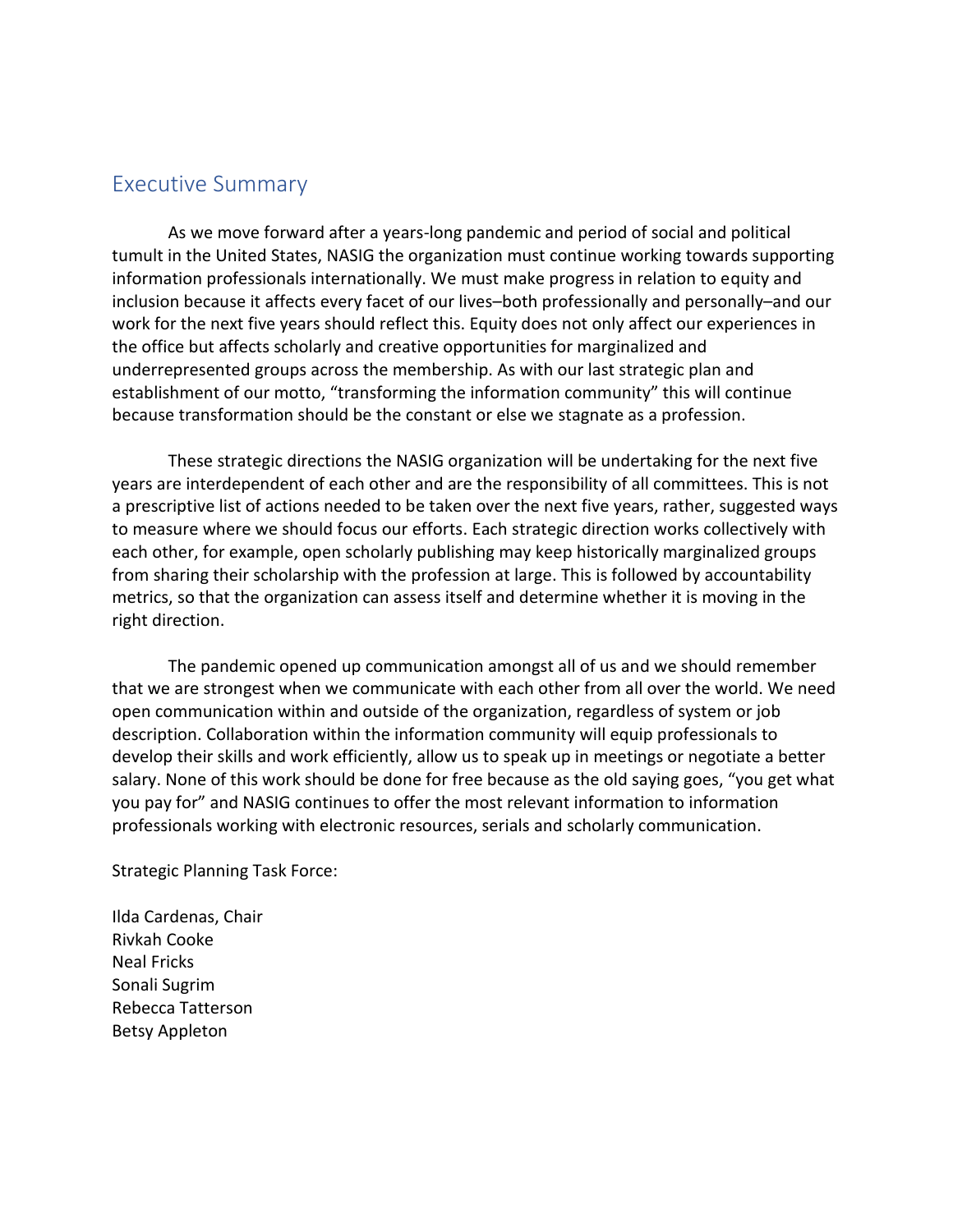### <span id="page-3-0"></span>NASIG Mission and Vision

#### <span id="page-3-1"></span>Our Vision

NASIG is an independent organization working to advance and transform the management of information resources. Our ultimate goal is to facilitate and improve the distribution, acquisition, and long-term accessibility of information resources in all formats and business models.

[Adopted 11/10/2014]

### <span id="page-3-2"></span>The Mission

There are three key components to NASIG's mission:

- NASIG supports a dynamic community of professionals including, but not limited to, librarians, publishers, and vendors engaging in understanding one another's perspectives and improving functionality throughout the information resources lifecycle with an emphasis on scholarly communications, serials, and electronic resources.
- NASIG provides a rich variety of conference and continuing education programming to encourage knowledge sharing among its members and to support their professional and career development.
- NASIG promotes the development and implementation of best practices and standards for the distribution, acquisition and long-term accessibility of information resources in all formats and business models throughout their lifecycle. In addition to developing best practices, NASIG supports the development of standards by NISO, an affiliated organization.

[Adopted 11/10/2014]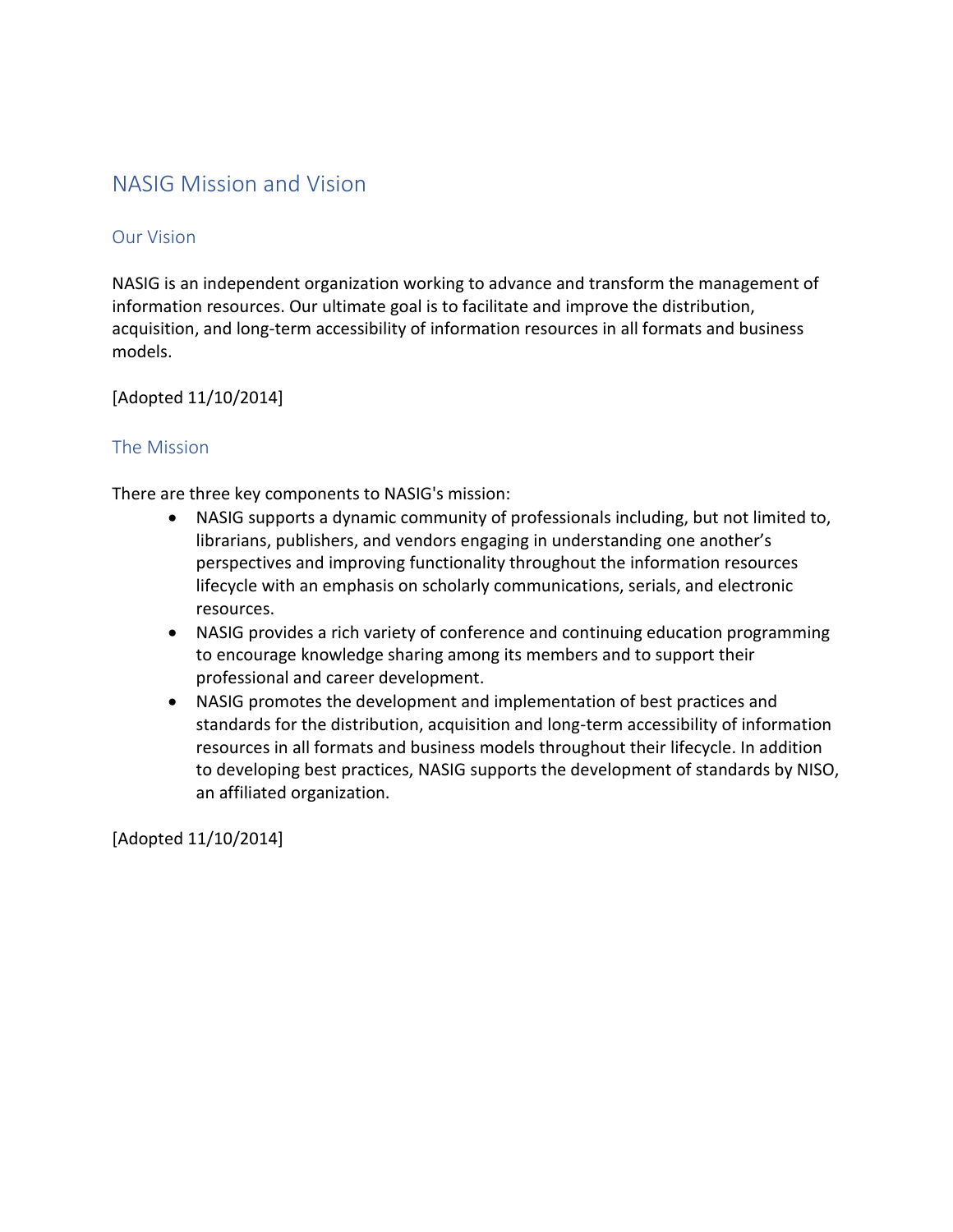### <span id="page-4-0"></span>Strategic Direction #1: Incorporate equitable and inclusive practice throughout the NASIG organization

Equity and inclusion are important in the information profession, and it makes the organization and membership stronger by incorporating E&I into the organization. Although the E&I committee will lead by example, all NASIG organizational members and leaders should be responsible for this.

#### <span id="page-4-1"></span>Possible Implementation areas

- Embed E&I into all NASIG organization's committee charges.
- NASIG the organization must develop an openness for change and re-envision structures and systems in the organization that are not conducive to equitable and inclusive practices.
- Develop strategic partnerships with other groups like National Associations of Librarians of Color, library accessibility alliance and others.
- Commit funding for webinars hosted/co-hosted by E&I.
- Create opportunities for supporting E&I within NASIG.
- Eliminate/minimize barriers to participation by membership.

### <span id="page-4-2"></span>Accountability Metrics

- The Equity and Inclusion committee should lead the example for other committees by adding its commitment to equity and inclusion in its committee charge.
	- o All committees should look within for areas of improvement.
- All committees and board represent diversity in membership.
- Set up meetings to reach out to similar groups in other library professional organizations.
- Provide programming related to topics of equity and inclusion.
- Work with the Membership Committee to incorporate E&I values into other committee structures.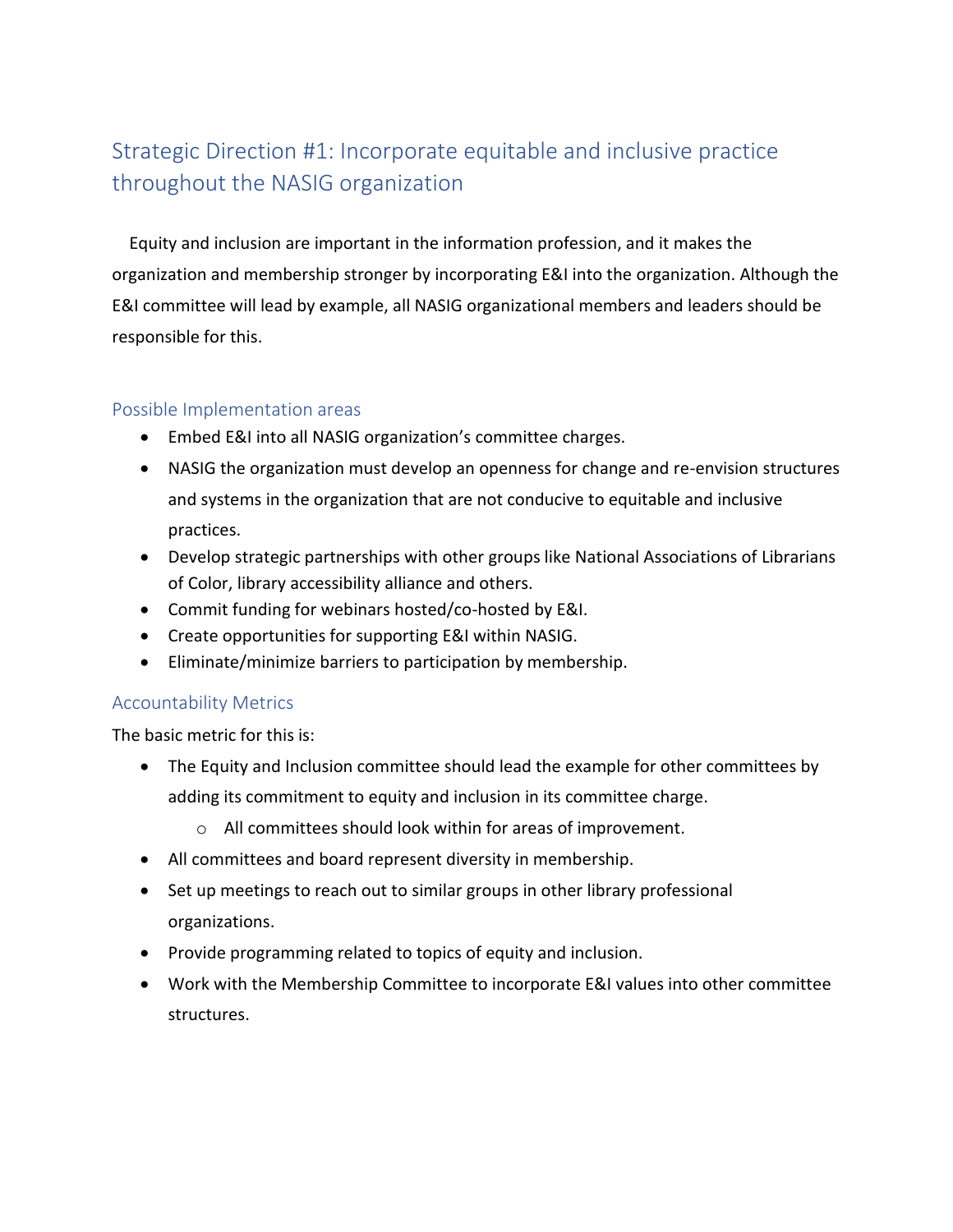## <span id="page-5-0"></span>Strategic Direction #2: Engage membership with effective communication strategies and foster new models for having conversations outside of conferences

Communication plays a key role in keeping membership and the information community informed of the important work NASIG does. NASIG should continue to explore outlets for communicating and connecting with membership and the community of information professionals. As new communication tools emerge or existing tools advance, NASIG should engage in dialogue about effective and preferred ways to keep members abreast of developments in the areas of librarianship and scholarly communication.

### <span id="page-5-1"></span>Possible Implementation Areas

- Reestablish the NASIG Newsletter or establish a suitable replacement.
	- o Transparency removes barriers to organization.
- Create a formal sharing platform that would allow members to share their work.
- Utilize the NASIG Blog to feature the work of a NASIG committee each month.
- NASIG will offer virtual e-forums in collaboration with the Program Planning Committee and the Continuing Education committee for OER librarians, e-resource librarians and scholarly communication librarians as a venue to exchange ideas.
- Utilize NASIG communication channels to have conversations with each other
- Revitalize mentorship program.
- Revitalize NASIG pen pals to match members not working on a committee, and outside of the conference mentoring program in an effort to share interests and network.

### <span id="page-5-2"></span>Accountability Metrics

- NASIG will be successful in this initiative if communication channels are managed effectively, and new strategies are employed to allow members to share information about workplace roles and any areas of importance.
- Members need to stay informed of work happening within committees.
- Mentorship and pen pals program is an opportunity to provide a support network to marginalized and underrepresented members.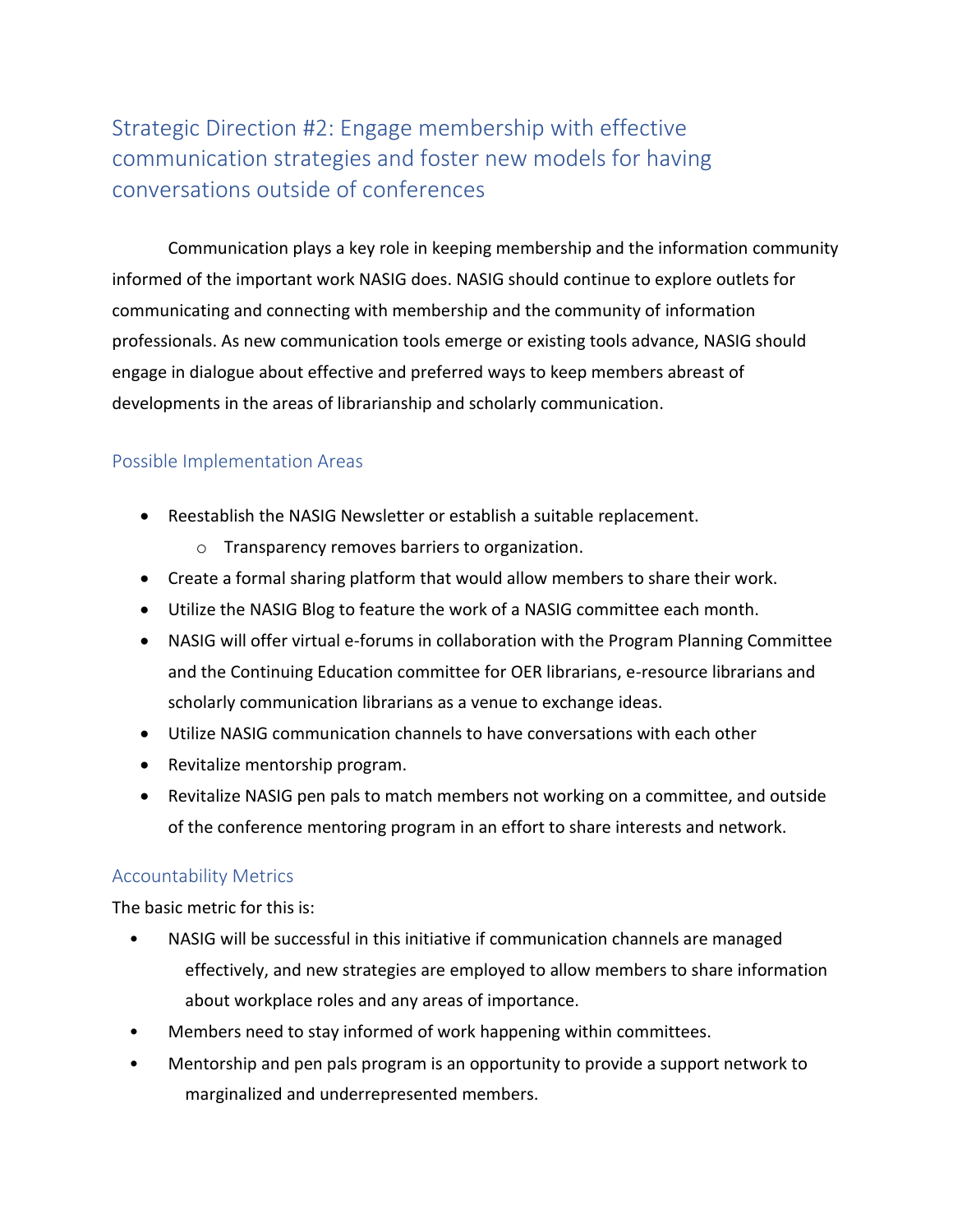# <span id="page-6-0"></span>Strategic Direction #3: Support New and Ongoing Developments related to the Management and Accessibility of Information Resources

NASIG should expand its support to facilitate and improve the distribution, acquisition, and long-term accessibility of information resources. In particular NASIG should support information professionals in efforts to make scholarly content accessible by removing barriers to access including finances and location. Sharing knowledge is equitable to both the information producer or consumer. In addition, NASIG should strengthen its partnerships in expanding areas related to technology and systems by facilitating programs and documenting best practices.

### <span id="page-6-1"></span>Possible Implementation Areas

- Collaborate with NISO and other organizations that relate to infrastructure
	- $\circ$  Support the development of infrastructure to facilitate open access publishing, knowledge bases, and other key areas of interest to NASIG membership.
	- o Share tools and best practices for migrating between different systems (e.g. checklists that can be tailored locally) and the proactive management/maintenance of integrated library systems.
	- o Update NASIG's resources that relate to acquisitions, electronic resources and scholarly communications.
- Provide ongoing support for information professionals, in particular mid-career professionals, through the conference and year-round programming
	- $\circ$  Share current trends (e.g. COUNTER change for ACRL) with NASIG membership.
	- o Foster conversations about priorities for mid-career librarians (how to get good ROI, assessment, management needs, systems and best practices like federated access etc.).
	- $\circ$  Provide programming featuring early adopters of new systems, resources, and technology.
	- o Create opportunities that encourage interactions between information professionals (email listserv, conversation groups, etc.).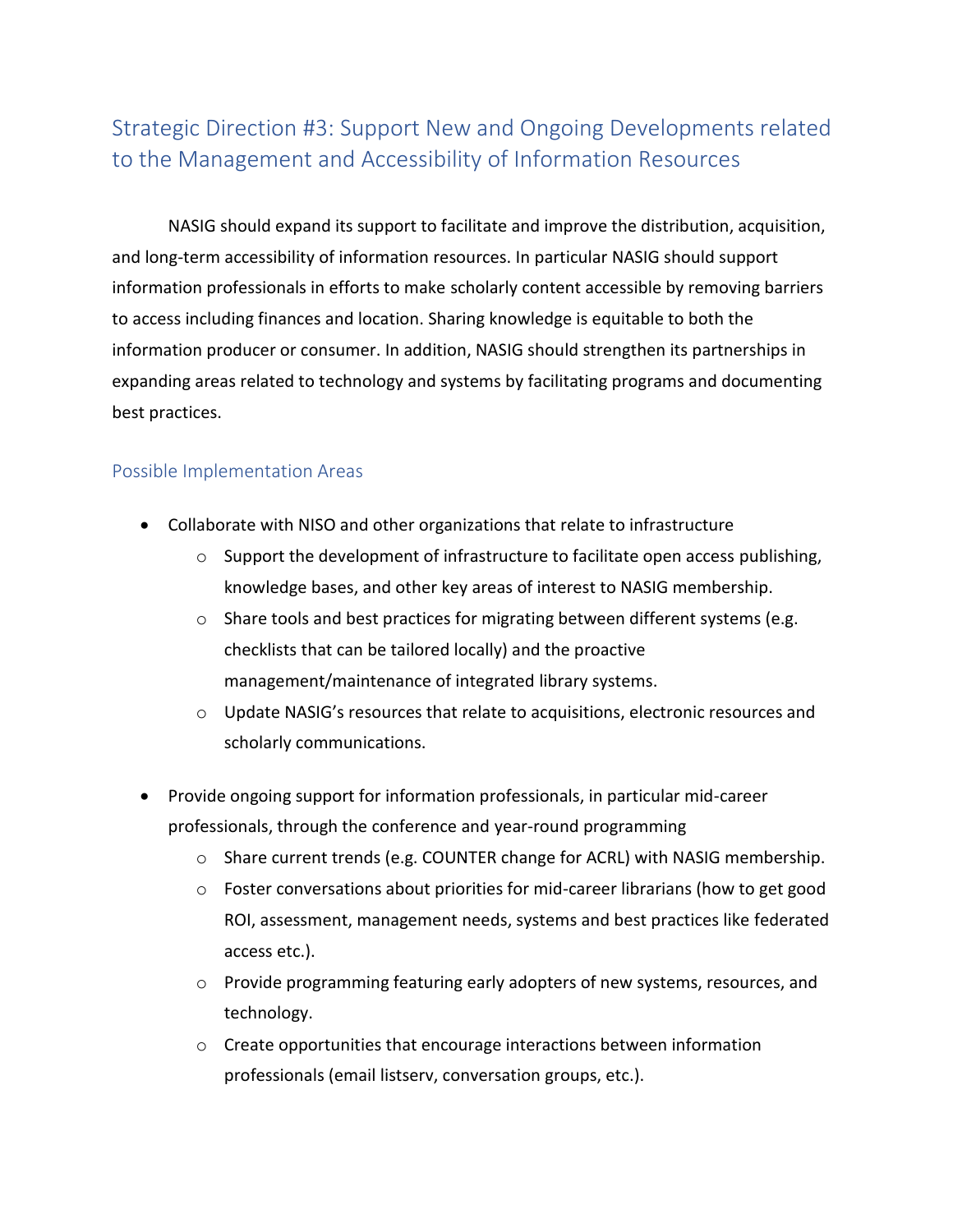- Explore ways for NASIG to serve as a resource to support open and affordable scholarly communication.
	- o Build on NASIG's strengths to create tools that support libraries and librarians (e.g. core competencies, environmental scans, etc.).
	- o Foster collaboration between libraries and publishers to develop financially responsible methods for funding open access publishing.
	- o Continue to enhance partnerships with existing and new organizations in the field.

### <span id="page-7-0"></span>Accountability Metrics

- NASIG will be successful in this strategic initiative if it creates documents and hosts webinars related to these areas.
- Increase the number of conference presentations, and webinars related to open scholarly publishing.
- The groups that are especially accountable for this strategic direction are the Open Initiatives Committee, Continuing Education Committee, Standards Committee and the NASIG Executive Board.